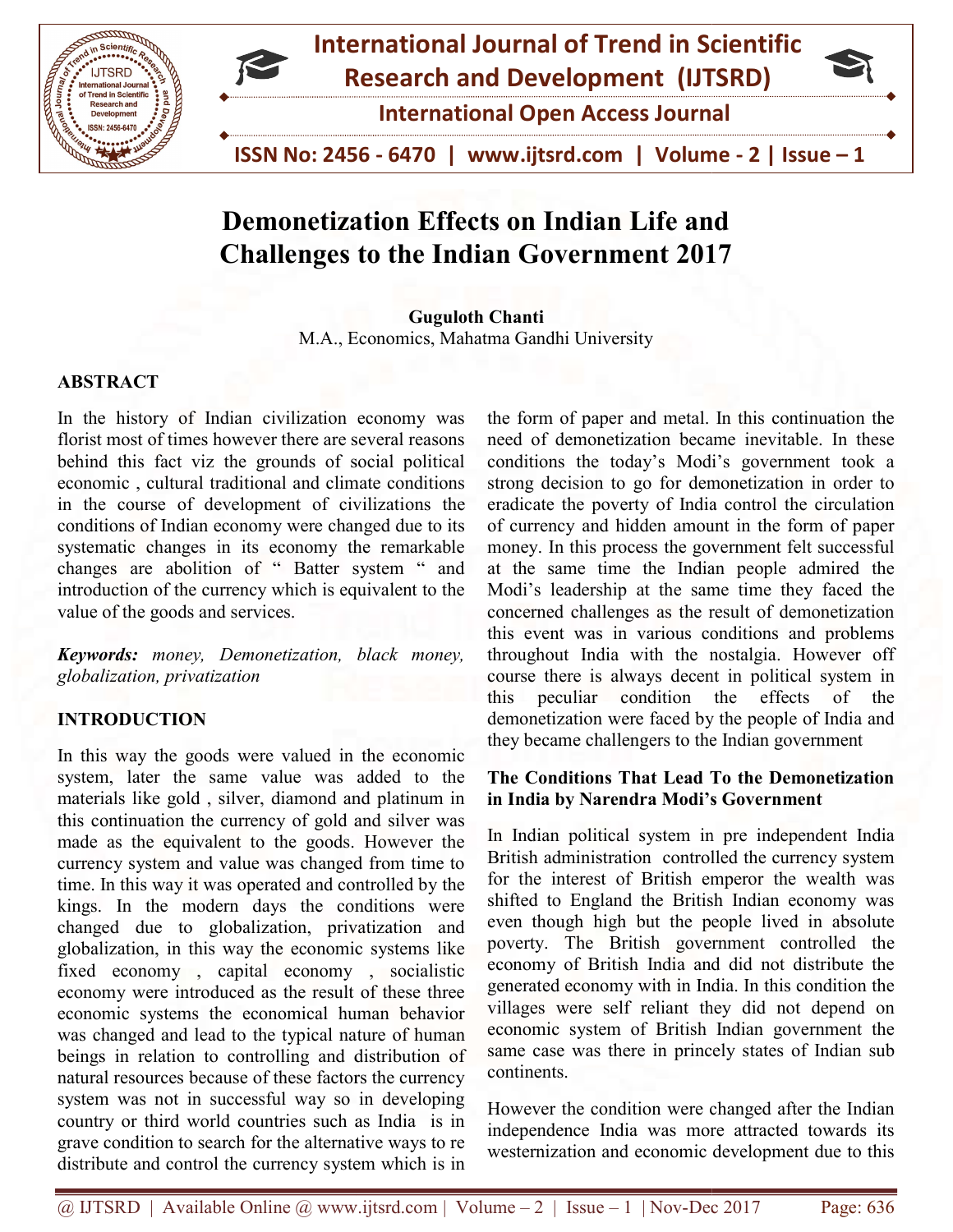#### International Journal of Trend in Scientific Research and Development (IJTSRD) ISSN: 2456-6470

eager atmosphere the self reliant village Indian economy was pushed back and dominated by the western small scale and large scale industrial systems the independent villages became dependent on the western economy and lead to poverty of foreigners . The conditions of economic system of India or explicate in agriculture and the related areas. In this way there was in balance of controlling and distribution system of natural resources and production of goods and services to the under prelisted population of India.

## The Effects of Demonetization during Regime of Narendra Modi's Government

- 1. The objective of Demonetization is to check the black money but it couldn't be reached as its deserved by the government
- 2. The black money or underground money came into circulation through the various channels of the people such as handing over the amount to their neighbors
- 3. The literate, semi literate people agreed and supported the rich peoples black money to convert into white money
- 4. The black money was neither distributed nor caught by the Indian government completely and was through in various locations and dumps
- 5. The government bank officer's initiated to support the rich to convert the black money into white black money
- 6. The banks deposited the black money into some poor people's accounts without their notice and intervention and it lead to the poor men into problems
- 7. The common people struggled allot to meet there daily needs because of demonetization and scarcity or lack of stock of the paper currency
- 8. Some poor people couldn't understand what the actual condition of demonetization and its information
- 9. The demonetization leads to the peoples deaths due to lack circulation of paper money
- 10. People struggled to stand in Ques to get small amount where as the depositors of black money enjoyed without any impact of demonetization
- 11. The demonetization the Indian economy lead/pushed back its growth due to demonetization
- 12. The private industry struggled to product its goods due to lack of circulation of paper currency
- 13. The state governments couldn't maintain their governmental activities effectively
- 14. The international economy affected on our stock exchange system and Indian economy
- 15. The international investments were discouraged due to demonetization and slow growth of economy
- 16. The private sector effected and its production was decreased such as factories and companies
- 17. The people's psychological and optimistic thoughts were in depression
- 18. The retail Salerscouldn't believe in the daily customers economic activities
- 19. The government couldn't plan the exchange of paper currency in a way that it could be managed successfully

## Indian Demonetization By BharathaJanatha Party (BJP) 2017 – Challenges

- 1. Narendra modi's BJP government couldn't print and circulate the demandable paper currency for its exchange of cancelled paper currency
- 2. The government couldn't be successful to indicate alternate ways to prevent the effect of lack of currency
- 3. Reserve Bank of India was not accountable for its practice of Demonetization
- 4. The auxiliary state and central government banks couldn't manage the people's demands
- 5. The electronic money exchange system couldn't be available
- 6. The Epass is within reach of the common people and they couldn't use it
- 7. The ATM systems failed to function due the failure machines that couldn't process the new currency of paper
- 8. The government failed to be accountable for its implementation of demonetization and not accountable for people comments
- 9. The government couldn't meet the problems of people as it expected when the demonetization was planned
- 10. The government couldn't prevent the black money because the proposed thought of demonetization was already liked earlier to its implementation
- 11. The black money deposited in worldly countries such as Swiss bank in Switzerland couldn't be cancelled through the Demonetization process
- 12. The Demonetization resulted to print new paper currency so it's also a new expenditure to the central government
- 13. The government and reserve bank failed to coordinate themselves